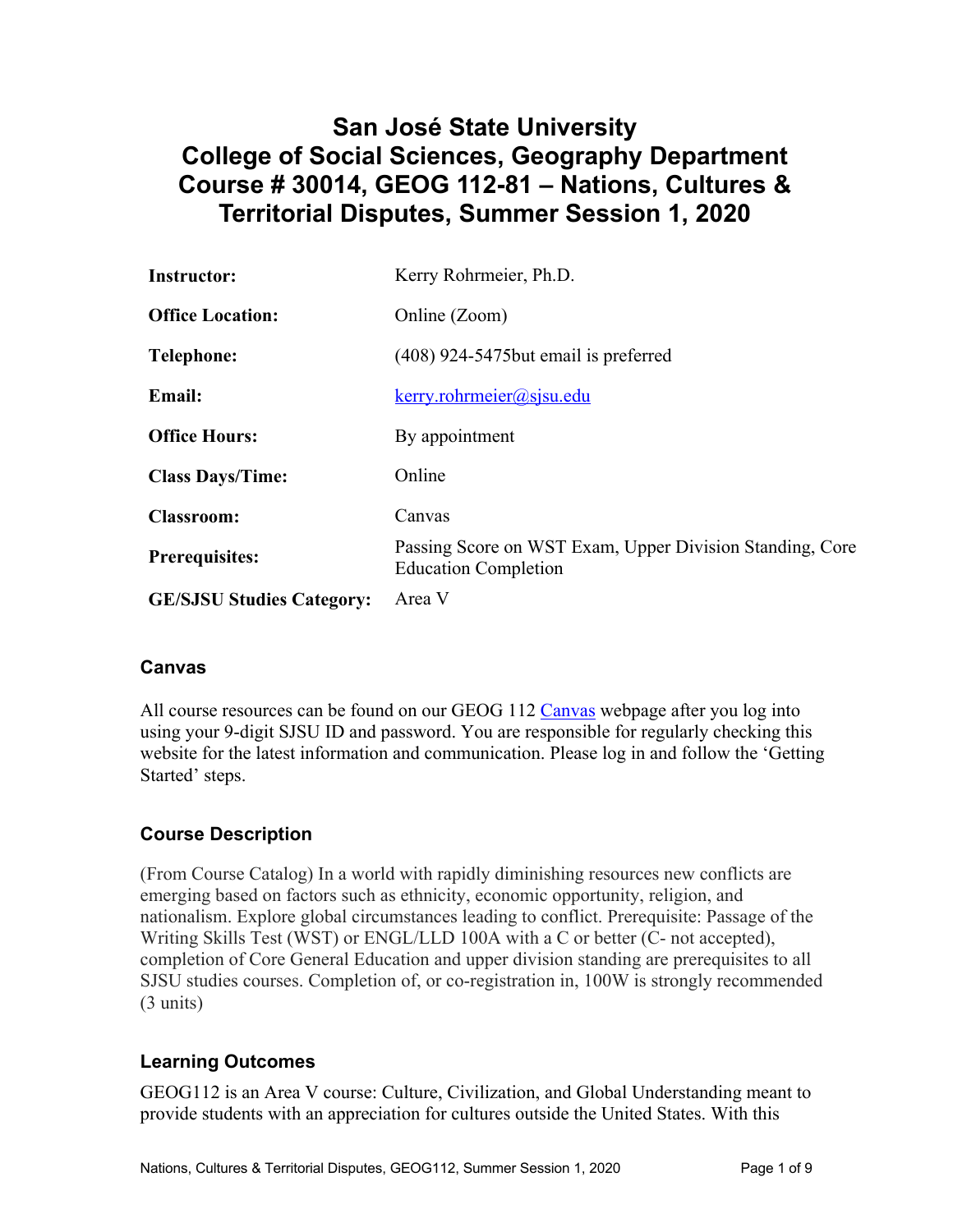should come increased awareness of how foreign traditions have influenced American culture and its' global interactions. As a geographic survey of pressing contemporary issues – in politics, economy, security, and human-environmental impact - course readings, documentary films, in-class exercises, and discussions will be used to gain greater understanding of complex problems. Students will hone critical, relational, and contextual thinking and be expected to communicate independent views effectively, particularly in written format.

#### **Course Learning Outcomes (CLO)**

Upon successful completion of this course, students will be able to:

• CLO1 *Compare systematically the ideas, values, images, cultural artifacts, economic structures, technological developments, and/or attitudes of people from more than one culture outside the U.S.*

Students will demonstrate understanding through in-class exercises and written examinations.

• CLO2 *Identify the historic context of ideas and cultural traditions outside the U.S., and how they have influenced American culture.*

Students will respond in written essays to documentary films related to cultural traditions and ideas.

• CLO3 *Explain how a culture outside the U.S. has changed in response to internal and external pressures.*

Students will present independent research on a chosen example.

# **Required Texts/Readings**

#### **Textbook**

*Global Issues: Selections from CQ Researcher* has been posted to our course Canvas 'Files' website so you have free immediate access to all readings.

#### **Course Requirements and Assignments**

SJSU classes are designed such that in order to be successful, it is expected that students will spend a minimum of forty-five hours for each unit of credit (normally three hours per unit per week), including preparing for class, participating in course activities, completing assignments, and so on. More details about student workload can be found in University Policy S12-3 at http://www.sjsu.edu/senate/docs/S12-3.pdf.

# **Grading Policy**

Students will be scored on participation, group discussion, and written assignments.

• Active online participation is imperative to your overall grade in this course (50% of your total grade), and so frequent engagement on Canvas is expected.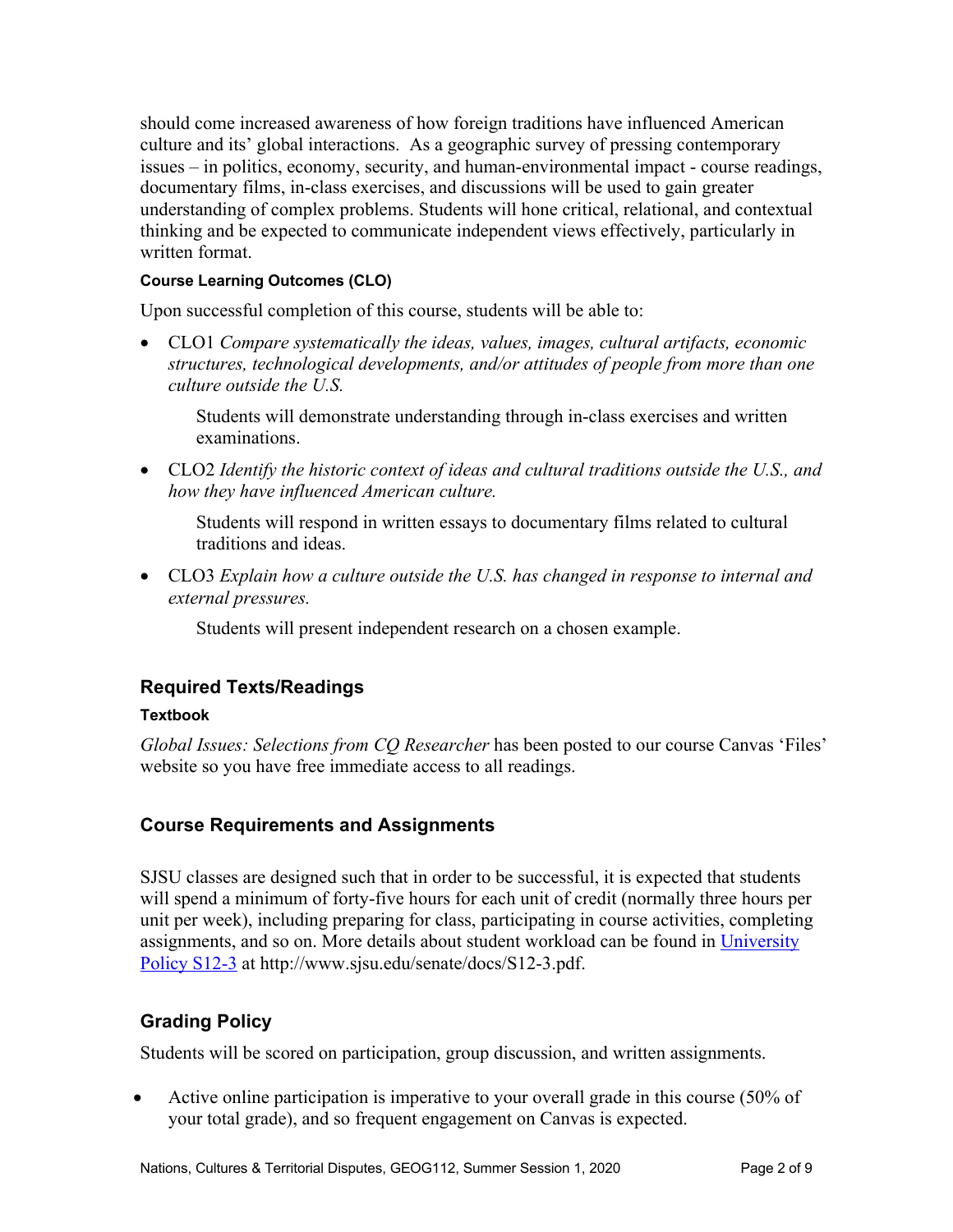- Groups of students will be tasked with selected text chapters. This will include guiding understanding (posting supporting slides to annotate the assignment reading ahead of time) and facilitating the discussion forum on topic by responding to all classmate posts. Students within each group will earn the same grade; there are 100 points possible.
- Links to four documentary films will be posted during this course. Two times during the term you will demonstrate in writing how you have thought critically about narratives or images seen in a film from a global geography and social sciences context. Each essay must have 3 typed pages (double-spaced, 12-point Times New Roman font, with 1" margins on all sides) summarizing new facts gained along with a thought-provoking critique of the film contents. Essays must include a total word count noted at the end (750 words minimum).
- A Review Article is a concise paper, usually written by an academic journal editor that summarizes, compares, and contrasts all recent findings on a specific topic or theme. To earn 20% of your total grade you must create a 500-word review article tying together any two textbook chapters. Your article must be one typed page (single-spaced, 12-point times new roman font with no more than 1" margins on all sides).
- The final exam is a single essay question. You must clearly support and defend in a written essay what you have gained from this course and how you can apply this to your postgraduate goals. This essay can merit 100 points (10%) of your total grade. It will be up to you to determine and track what you think should be used as evidence over the term and cite specific examples in your essay to support your position.

|                             | <b>Points Possible</b> |
|-----------------------------|------------------------|
| Participation               | 500                    |
| Group-Led Online Discussion | 100                    |
| Film Essay 1                | 50                     |
| Film Essay 2                | 50                     |
| <b>Review Article</b>       | 200                    |
| Final Exam                  | 100                    |
| <b>TOTAL</b>                | 1,000                  |

#### **GRADE SCALE:**

| $A+ = 99\%$           | $A = 94-98\%$   | $A = 90-93\%$        |
|-----------------------|-----------------|----------------------|
| $B_{+} = 87 - 89\%$   | $B = 84 - 86\%$ | $B = 80-83\%$        |
| $C_{\pm} = 77 - 79\%$ | $C = 74-76%$    | $C = 70-73\%$        |
| $D_{+} = 67 - 69\%$   | $D = 60-66%$    | $D = 51 - 59\%$      |
|                       |                 | $F = \frac{50\%}{6}$ |

#### **(Online) Classroom Protocol**

- Assigned chapter *readings* from the textbook must be completed for participation in discussions.
- All *assignments* are due as stated on the Course Schedule and late work will NOT be accepted.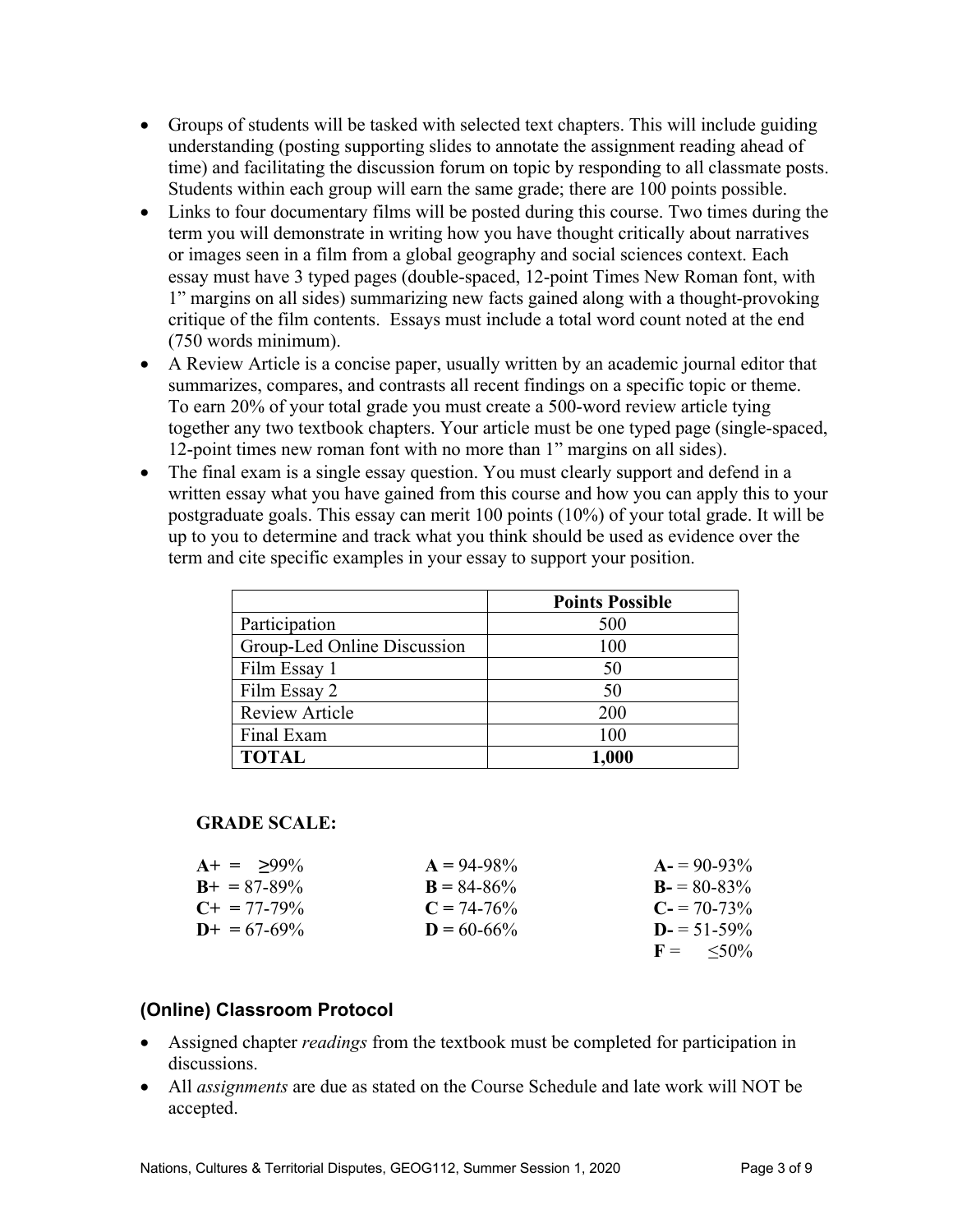In addition to course specific protocols, students are expected to:

- Be civil and courteous to one another especially in an online setting. While we may not always agree with other perspectives and opinions, respect is mandatory.
- Save all your work until after you have checked your final course grade. Then if you have questions about your final grade, you can bring in past work, and if necessary, corrections can be made.

#### **University Policies**

### **Dropping and Adding**

Students are responsible for understanding the policies and procedures about add/drop, grade forgiveness, and should be aware of the current deadlines and penalties for dropping classes. Refer to the current semester's Catalog Policies. Add/drop deadlines can be found on the Academic Calendars webpage with further explanation in the Late Drop Policy. Information about the latest changes and news is available at the **Advising Hub**.

#### **Consent for Recording of Class and Public Sharing of Instructor Material**

University Policy S12-7, http://www.sjsu.edu/senate/docs/S12-7.pdf, requires students to obtain instructor's permission to record the course:

- "Common courtesy and professional behavior dictate that you notify someone when you are recording him/her. You must obtain the instructor's permission to make audio or video recordings in this class. Such permission allows the recordings to be used for your private, study purposes only. The recordings are the intellectual property of the instructor; you have not been given any rights to reproduce or distribute the material."
- "Course material developed by the instructor is the intellectual property of the instructor and cannot be shared publicly without his/her approval. You may not publicly share or upload instructor generated material for this course such as exam questions, lecture notes, or homework solutions without instructor consent."

#### **Academic integrity**

Your commitment as a student to learning is evidenced by your enrollment at San Jose State University. The University's Academic Integrity policy S07-2 requires you to be honest in all your academic course work. Faculty members are required to report all infractions to the office of Student Conduct and Ethical Development. Information is available at the Student Conduct and Ethical Development website.

Instances of academic dishonesty will not be tolerated. Cheating on exams or plagiarism (presenting the work of another as your own, or the use of another person's ideas without giving proper credit) will result in a failing grade and sanctions by the University. For this class, all assignments are to be completed by the individual student unless otherwise specified. If you would like to include your assignment or any material you have submitted, or plan to submit for another class, please note that SJSU's Academic Integrity Policy S07- 2 requires approval of instructors.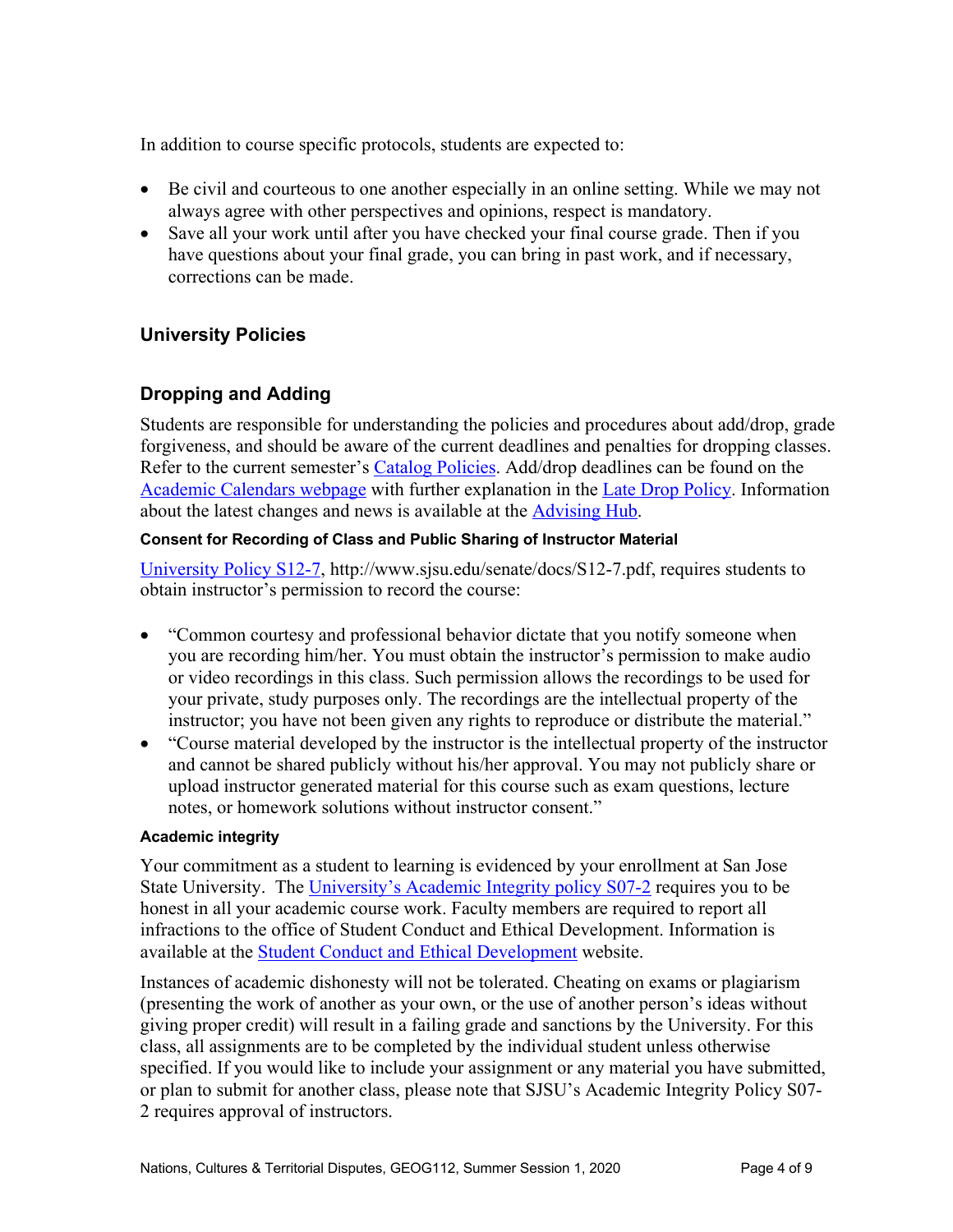#### **Campus Policy in Compliance with the American Disabilities Act**

If you need course adaptations or accommodations because of a disability, or if you need to make special arrangements in case the building must be evacuated, please make an appointment with me as soon as possible, or see me during office hours. Presidential Directive 97-03 requires that students with disabilities requesting accommodations must register with the Disability Resource Center (DRC) to establish a record of their disability.

#### **Accommodation to Students' Religious Holidays**

San José State University shall provide accommodation on any graded class work or activities for students wishing to observe religious holidays when such observances require students to be absent from class. It is the responsibility of the student to inform the instructor, in writing, about such holidays before the add deadline at the start of each semester. If such holidays occur before the add deadline, the student must notify the instructor, in writing, at least three days before the date that he/she will be absent. It is the responsibility of the instructor to make every reasonable effort to honor the student request without penalty, and of the student to make up the work missed. See University Policy S14-7 at http://www.sjsu.edu/senate/docs/S14-7.pdf.

#### **Student Technology Resources**

Computer labs for student use are available in the **Academic Success Center** located on the 1<sup>st</sup> floor of Clark Hall and in the Associated Students Lab on the 2<sup>nd</sup> floor of the Student Union. Additional computer labs may be available in your department/college. Computers are also available in the Martin Luther King Library.

#### **SJSU Peer Connections**

Peer Connections, a campus-wide resource for mentoring and tutoring, strives to inspire students to develop their potential as independent learners while they learn to successfully navigate through their university experience. You are encouraged to take advantage of their services which include course-content based tutoring, enhanced study and time management skills, more effective critical thinking strategies, decision making and problem-solving abilities, and campus resource referrals.

In addition to offering small group, individual, and drop-in tutoring for a number of undergraduate courses, consultation with mentors is available on a drop-in or by appointment basis. Workshops are offered on a wide variety of relevant topics such as improving your learning and memory, and alleviating procrastination. A computer lab and study spaces are also available for student use in Room 600 of Student Services Center (SSC).

Peer Connections is located in three locations: SSC, Room 600 (10th Street Garage on the corner of  $10<sup>th</sup>$  and San Fernando Street), at the  $1<sup>st</sup>$  floor entrance of Clark Hall, and in the Living Learning Center (LLC) in Campus Village Housing Building B. Visit Peer Connections for more information.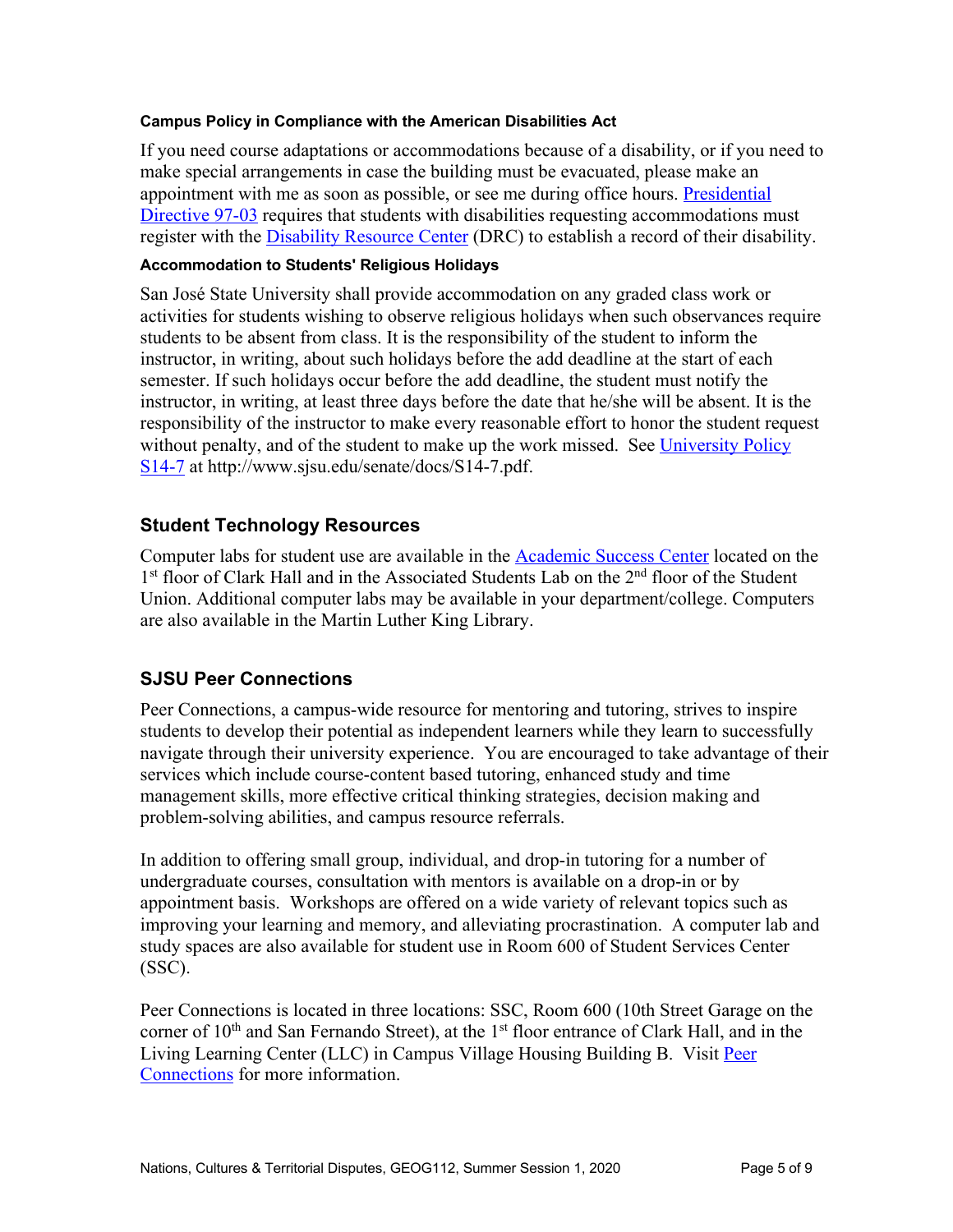### **SJSU Writing Center**

The SJSU Writing Center is located in Clark Hall, Suite 126. All Writing Specialists have gone through a rigorous hiring process, and they are well trained to assist all students at all levels within all disciplines to become better writers. In addition to one-on-one tutoring services, the Writing Center also offers workshops every semester on a variety of writing topics. To make an appointment or to refer to the numerous online resources

offered through the Writing Center, visit the Writing Center website. For additional resources and updated information, follow the Writing Center on Twitter and become a fan of the SJSU Writing Center on Facebook. (Note: You need to have a QR Reader to scan this code.)



# **SJSU Counseling Services**

The SJSU Counseling Services is located on the corner of 7<sup>th</sup> Street and San Fernando Street, in Room 201, Administration Building. Professional psychologists, social workers, and counselors are available to provide consultations on issues of student mental health, campus climate or psychological and academic issues on an individual, couple, or group basis. To schedule an appointment or learn more information, visit Counseling Services website at http://www.sjsu.edu/counseling**.**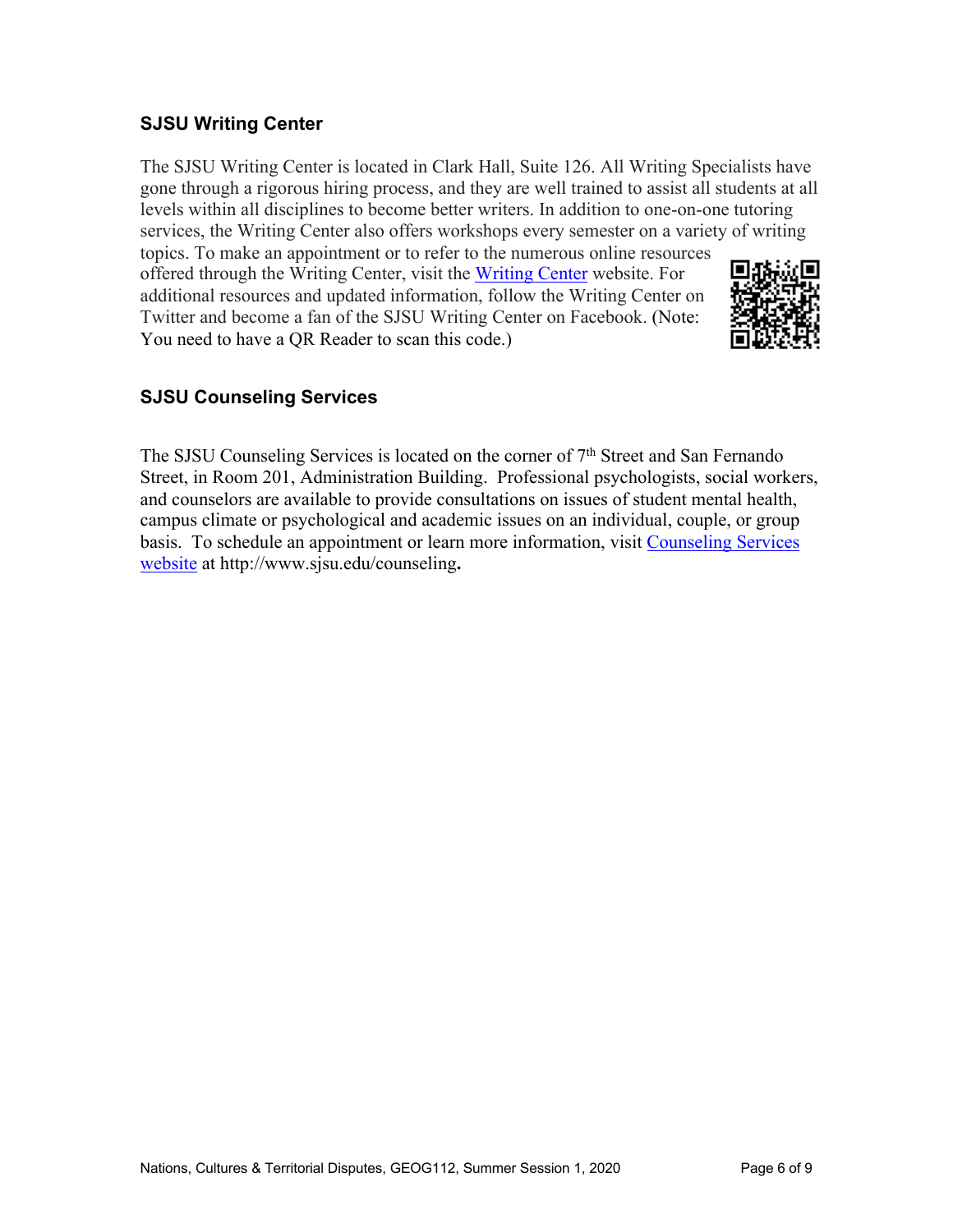# **GEOG 112-81 – Nations, Cultures & Territorial Disputes, Summer Session 1 – 2020 Course Schedule**

All chapters referenced below correspond to the assigned *Global Issues* text. Readings are mandatory. Please note this schedule *is* subject to change given fair notice, so please refer to Canvas for latest information. Any changes will also be announced at the beginning of class.

| <b>Theme</b>   | <b>Date</b> | <b>Topics</b>                                                   |  |
|----------------|-------------|-----------------------------------------------------------------|--|
| 1              | June 1      | Introductions, Meet Your Group, Review the Syllabus             |  |
| Large          | June 2      | Ch 1: Chemical & Biological Weapons                             |  |
| Scale          | June $3-4$  | Ch 16: Climate Change, Group 1                                  |  |
| Threats to     | June $5-6$  | Ch 15: Future of the Arctic, Group 2                            |  |
| Humanity       |             | Chasing Ice (if you choose to write the essay on this film it's |  |
|                |             | due June 7)                                                     |  |
| $\overline{2}$ | June $8-9$  | Ch 2: Israeli-Palestinian Conflict, Group 3                     |  |
| Border         | June 10-11  | Ch 4: Border Security, Group 4                                  |  |
| <b>Issues</b>  | June 12-13  | <b>Immigration Research Narrative</b>                           |  |
|                |             | Which Way Home (if you choose to write the essay on this        |  |
|                |             | film it's due June 14)                                          |  |
| $3 - 4$        | June 15-16  | Ch 12: State Capitalism, Group 5                                |  |
| China in a     | June 17-18  | Ch 11: China in Latin America, Group 6                          |  |
| Global         | June 19-20  | Ch 9: Booming Africa, Group 7                                   |  |
| Context        | June 21-22  | Ch 13: Free Speech at Risk, Group 8                             |  |
|                |             | Ai Wei Wei: Never Sorry (if you choose to write the essay on    |  |
|                |             | this film it's due June 23)                                     |  |
| $4 - 5$        | June 24-25  | Ch 6: Unrest in the Arab World, Group 9                         |  |
| Turmoil in     | June 26-27  | Ch 14: Islamic Sectarianism, Group 10                           |  |
| the Middle     | June 28-29  | Ch 3: Iraq War - 10 Years Later, Group 11                       |  |
| East           |             | The Square (if you choose to write the essay on this film it's  |  |
|                |             | due June 30)                                                    |  |
| Finals         | July 1      | <b>Review Article Due</b>                                       |  |
|                | July 2      | Final Exam Due                                                  |  |

# **Course Schedule**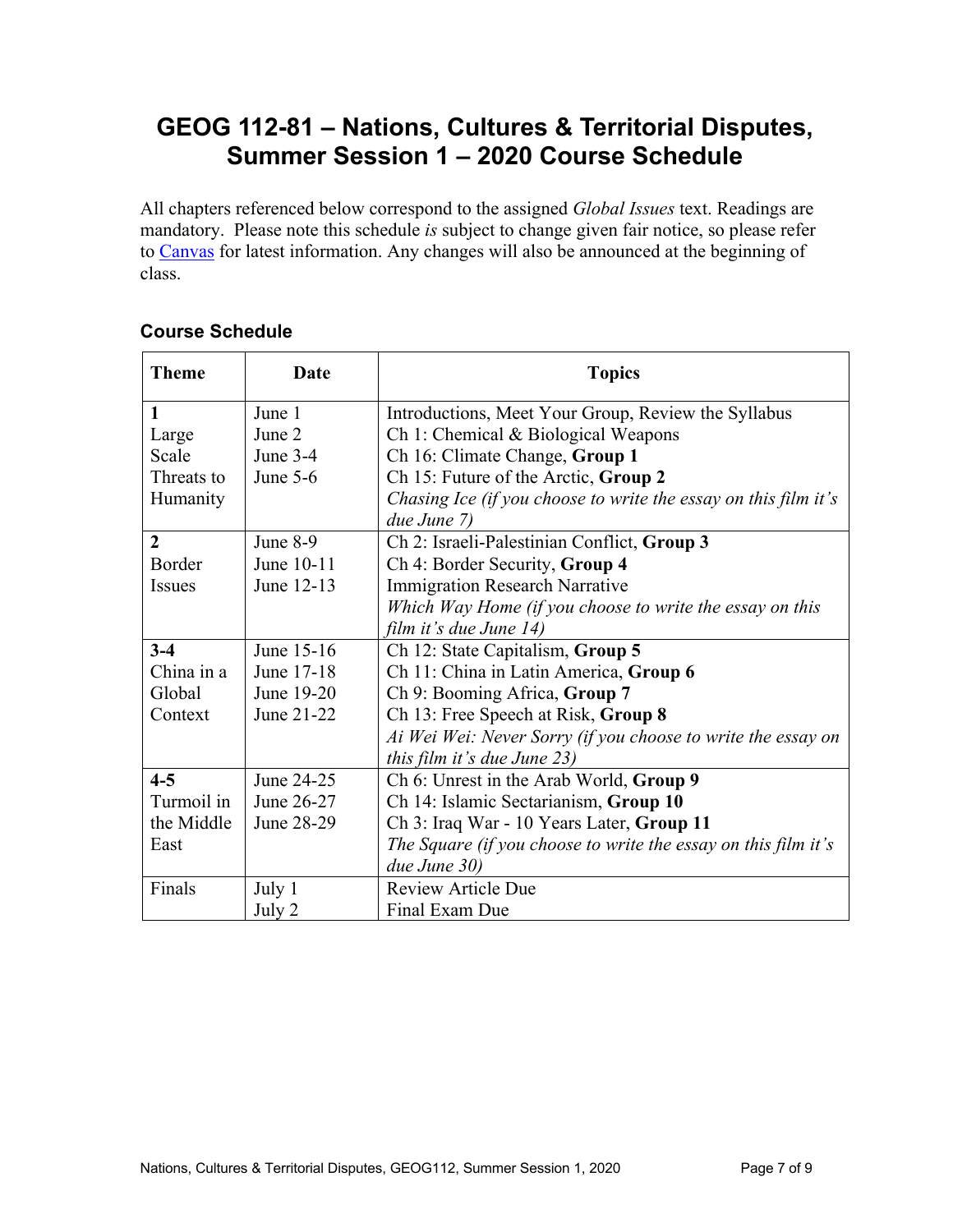| <b>GROUP</b> | <b>GROUP</b>                                    | <b>IMPORTANT</b>                                                                                                                        | <b>CHAPTER</b>                     |
|--------------|-------------------------------------------------|-----------------------------------------------------------------------------------------------------------------------------------------|------------------------------------|
| <b>NAME</b>  | <b>MEMBERS</b>                                  | <b>DATES</b>                                                                                                                            | <b>ASSIGNED</b>                    |
| Group 1      | Nanxi Zou<br>Jeremy Wint                        | <b>Background Slides Due</b><br>June 3<br><b>Facilitate Online Discussion</b><br>June $3-4$<br>June 5<br>Discussion Prompt Recap Due    | Ch 16: Climate Change              |
| Group 2      | Andes Ray-Wah U<br>Andy Tang                    | June 4<br><b>Background Slides Due</b><br><b>Facilitate Online Discussion</b><br>June $5-6$<br>Discussion Prompt Recap Due<br>June 7    | Ch 15: Future of the Arctic        |
| Group 3      | <b>Cameron Turner</b><br>Madeline Ruiz          | June 7<br><b>Background Slides Due</b><br><b>Facilitate Online Discussion</b><br>June $8-9$<br>June 10<br>Discussion Prompt Recap Due   | Ch 2: Israeli-Palestinian Conflict |
| Group 4      | Melissa Rosas Gaona<br>Alysia Reyes<br>Anh Tram | June 9<br><b>Background Slides Due</b><br><b>Facilitate Online Discussion</b><br>June $10-11$<br>June 12<br>Discussion Prompt Recap Due | Ch 4: Border Security              |
| Group 5      | Anna Ponce<br>Melanie Paronable                 | <b>Background Slides Due</b><br>June 14<br><b>Facilitate Online Discussion</b><br>June 15-16<br>June 17<br>Discussion Prompt Recap Due  | Ch 12: State Capitalism            |
| Group 6      | Tom Nguyen<br>Jasmine Ngai                      | <b>Background Slides Due</b><br>June 16<br>June 17-18<br><b>Facilitate Online Discussion</b><br>June 19<br>Discussion Prompt Recap Due  | Ch 11: China in Latin America      |
| Group 7      | Alyssa Nguyen<br>Thuy Ly                        | June 18<br>Background Slides Due<br><b>Facilitate Online Discussion</b><br>June 19-20<br>June 21<br>Discussion Prompt Recap Due         | Ch 9: Booming Africa               |
| Group 8      | Yawen Lin<br>Kasie Lee                          | <b>Background Slides Due</b><br>June 20<br><b>Facilitate Online Discussion</b><br>June 21-22<br>June 23<br>Discussion Prompt Recap Due  | Ch 13: Free Speech at Risk         |
| Group 9      | Quynh Le<br>Jacob Jiang                         | June 23<br><b>Background Slides Due</b><br>June 24-25<br><b>Facilitate Online Discussion</b><br>June 26<br>Discussion Prompt Recap Due  | Ch 6: Unrest in the Arab World     |